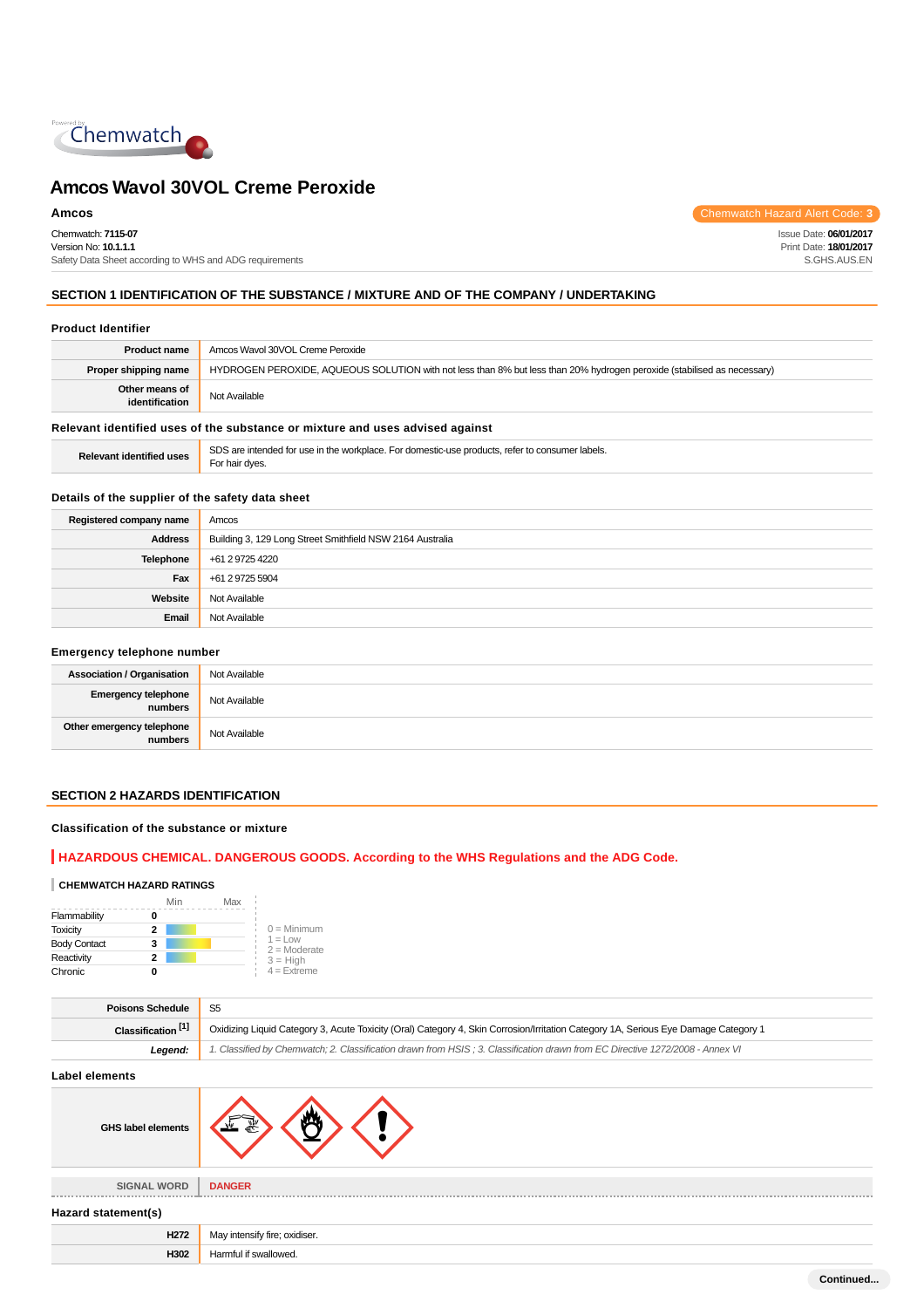| H314                                         | Causes severe skin burns and eye damage.                                   |  |
|----------------------------------------------|----------------------------------------------------------------------------|--|
| H318                                         | Causes serious eye damage.                                                 |  |
| <b>Precautionary statement(s) Prevention</b> |                                                                            |  |
| P210                                         | Keep away from heat/sparks/open flames/hot surfaces. - No smoking.         |  |
| P <sub>221</sub>                             | Take any precaution to avoid mixing with combustibles/organic material.    |  |
| P <sub>260</sub>                             | Do not breathe dust/fume/gas/mist/vapours/spray.                           |  |
| P <sub>280</sub>                             | Wear protective gloves/protective clothing/eye protection/face protection. |  |
|                                              |                                                                            |  |

# **Precautionary statement(s) Response**

| P301+P330+P331 | IF SWALLOWED: Rinse mouth. Do NOT induce vomiting.                                                                               |  |
|----------------|----------------------------------------------------------------------------------------------------------------------------------|--|
| P303+P361+P353 | IF ON SKIN (or hair): Remove/Take off immediately all contaminated clothing. Rinse skin with water/shower.                       |  |
| P305+P351+P338 | IF IN EYES: Rinse cautiously with water for several minutes. Remove contact lenses, if present and easy to do. Continue rinsing. |  |
| P310           | Immediately call a POISON CENTER or doctor/physician.                                                                            |  |

#### **Precautionary statement(s) Storage**

| P405<br>___ | ч.<br>זר<br><br>. |
|-------------|-------------------|
|             |                   |

# **Precautionary statement(s) Disposal**

| P501 | Dispose of contents/container in accordance with local regulations. |
|------|---------------------------------------------------------------------|
|------|---------------------------------------------------------------------|

# **SECTION 3 COMPOSITION / INFORMATION ON INGREDIENTS**

#### **Substances**

See section below for composition of Mixtures

#### **Mixtures**

| <b>CAS No</b> | % <b>Tweiaht1</b> | Name                                       |
|---------------|-------------------|--------------------------------------------|
| 7722-84-1     | $5 - 9.5$         | hvdrogen peroxide                          |
| Not Available | >60               | Ingredients determined not to be hazardous |

# **SECTION 4 FIRST AID MEASURES**

# **Description of first aid measures**

| <b>Eye Contact</b>  | If this product comes in contact with the eyes:<br>In Immediately hold eyelids apart and flush the eye continuously with running water.<br>Ensure complete irrigation of the eye by keeping eyelids apart and away from eye and moving the eyelids by occasionally lifting the upper and lower lids.<br>• Continue flushing until advised to stop by the Poisons Information Centre or a doctor, or for at least 15 minutes.<br>Transport to hospital or doctor without delay.<br>► Removal of contact lenses after an eye injury should only be undertaken by skilled personnel.                                                                                                                                                                                                                                                                                                                                                                                                                                                                                                                                                                                                                                                          |
|---------------------|--------------------------------------------------------------------------------------------------------------------------------------------------------------------------------------------------------------------------------------------------------------------------------------------------------------------------------------------------------------------------------------------------------------------------------------------------------------------------------------------------------------------------------------------------------------------------------------------------------------------------------------------------------------------------------------------------------------------------------------------------------------------------------------------------------------------------------------------------------------------------------------------------------------------------------------------------------------------------------------------------------------------------------------------------------------------------------------------------------------------------------------------------------------------------------------------------------------------------------------------|
| <b>Skin Contact</b> | If skin or hair contact occurs:<br>Flush skin and hair with running water (and soap if available).<br>▶ Seek medical attention in event of irritation.                                                                                                                                                                                                                                                                                                                                                                                                                                                                                                                                                                                                                                                                                                                                                                                                                                                                                                                                                                                                                                                                                     |
| Inhalation          | If fumes, aerosols or combustion products are inhaled remove from contaminated area.<br>• Other measures are usually unnecessary.                                                                                                                                                                                                                                                                                                                                                                                                                                                                                                                                                                                                                                                                                                                                                                                                                                                                                                                                                                                                                                                                                                          |
| Ingestion           | F IF SWALLOWED, REFER FOR MEDICAL ATTENTION, WHERE POSSIBLE, WITHOUT DELAY.<br>For advice, contact a Poisons Information Centre or a doctor.<br>• Urgent hospital treatment is likely to be needed.<br>In the mean time, qualified first-aid personnel should treat the patient following observation and employing supportive measures as indicated by the patient's<br>condition.<br>If the services of a medical officer or medical doctor are readily available, the patient should be placed in his/her care and a copy of the SDS should be<br>provided. Further action will be the responsibility of the medical specialist.<br>F If medical attention is not available on the worksite or surroundings send the patient to a hospital together with a copy of the SDS.<br>Where medical attention is not immediately available or where the patient is more than 15 minutes from a hospital or unless instructed<br>otherwise:<br>INDUCE vomiting with fingers down the back of the throat, ONLY IF CONSCIOUS. Lean patient forward or place on left side (head-down position, if<br>possible) to maintain open airway and prevent aspiration.<br><b>NOTE:</b> Wear a protective glove when inducing vomiting by mechanical means. |

#### **Indication of any immediate medical attention and special treatment needed**

As in all cases of suspected poisoning, follow the ABCDEs of emergency medicine (airway, breathing, circulation, disability, exposure), then the ABCDEs of toxicology (antidotes, basics, change absorption, change distribution, change elimination).

For poisons (where specific treatment regime is absent): --------------------------------------------------------------

BASIC TREATMENT

- --------------------------------------------------------------
- Establish a patent airway with suction where necessary.
- Watch for signs of respiratory insufficiency and assist ventilation as necessary.
- Administer oxygen by non-rebreather mask at 10 to 15 L/min.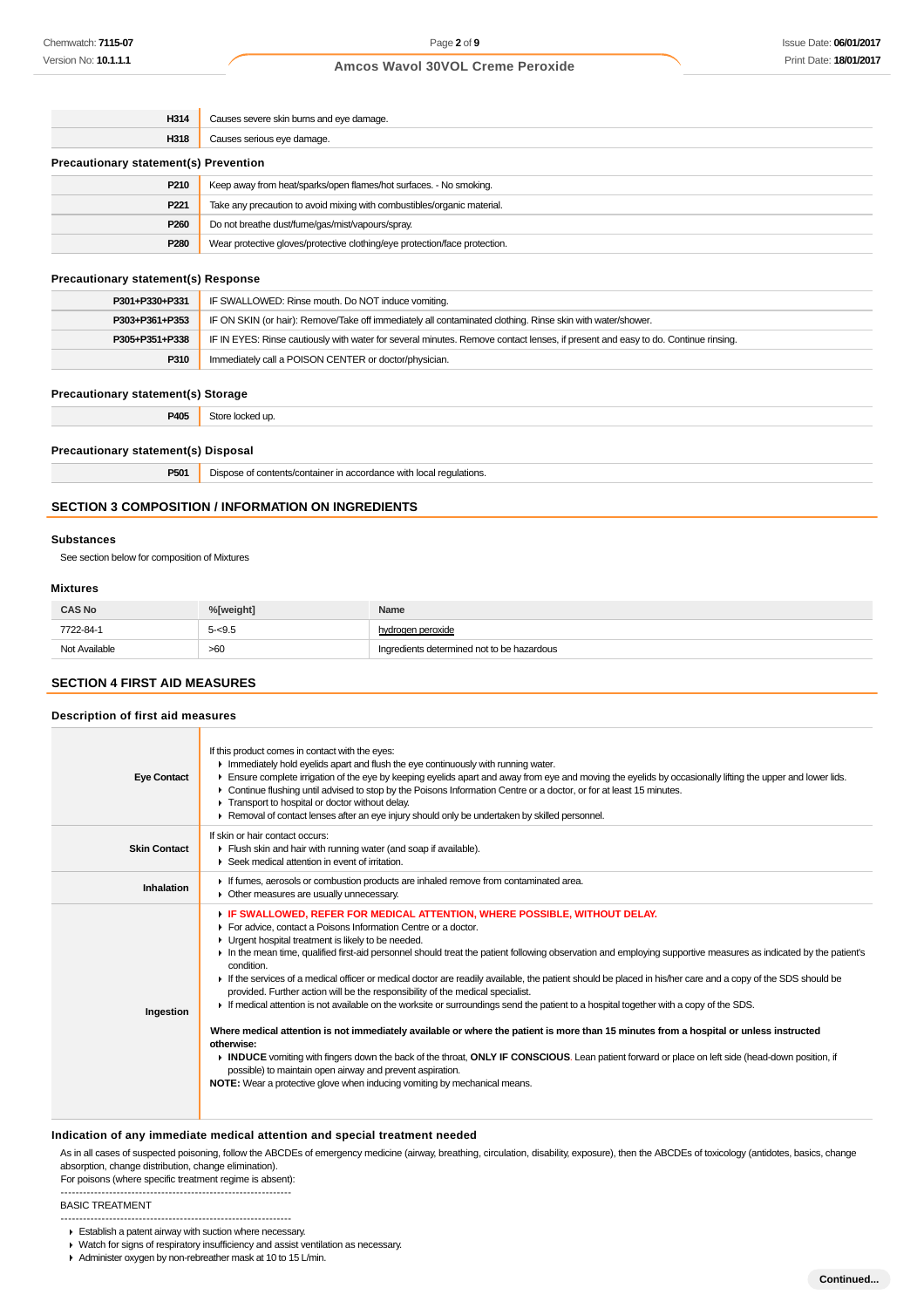- **Monitor and treat, where necessary, for pulmonary oedema.**
- Monitor and treat, where necessary, for shock.
- Anticipate seizures.

DO NOT use emetics. Where ingestion is suspected rinse mouth and give up to 200 ml water (5 ml/kg recommended) for dilution where patient is able to swallow, has a strong gag reflex and does not drool.

#### -------------------------------------------------------------- ADVANCED TREATMENT

--------------------------------------------------------------

Consider orotracheal or nasotracheal intubation for airway control in unconscious patient or where respiratory arrest has occurred.

- **Positive-pressure ventilation using a bag-valve mask might be of use.**
- **Monitor and treat, where necessary, for arrhythmias.**
- Start an IV D5W TKO. If signs of hypovolaemia are present use lactated Ringers solution. Fluid overload might create complications.
- Drug therapy should be considered for pulmonary oedema.
- Hypotension with signs of hypovolaemia requires the cautious administration of fluids. Fluid overload might create complications.
- **Treat seizures with diazepam.**

Proparacaine hydrochloride should be used to assist eye irrigation.

BRONSTEIN, A.C. and CURRANCE, P.L.

EMERGENCY CARE FOR HAZARDOUS MATERIALS EXPOSURE: 2nd Ed. 1994 Treat symptomatically.

# **SECTION 5 FIREFIGHTING MEASURES**

#### **Extinguishing media**

#### FOR **SMALL FIRE:**

USE FLOODING QUANTITIES OF WATER.

**DO NOT** use dry chemical, CO2, foam or halogenated-type extinguishers.

FOR **LARGE FIRE**

**Flood fire area with water from a protected position** 

# **Special hazards arising from the substrate or mixture**

| <b>Fire Incompatibility</b>  | Avoid storage with reducing agents.<br>► Avoid any contamination of this material as it is very reactive and any contamination is potentially hazardous                                                                                                                                                                                                                                                                                                                              |
|------------------------------|--------------------------------------------------------------------------------------------------------------------------------------------------------------------------------------------------------------------------------------------------------------------------------------------------------------------------------------------------------------------------------------------------------------------------------------------------------------------------------------|
| Advice for firefighters      |                                                                                                                                                                                                                                                                                                                                                                                                                                                                                      |
| <b>Fire Fighting</b>         | Alert Fire Brigade and tell them location and nature of hazard.<br>• May be violently or explosively reactive.<br>• Wear full body protective clothing with breathing apparatus.<br>▶ Prevent, by any means available, spillage from entering drains or water courses.                                                                                                                                                                                                               |
| <b>Fire/Explosion Hazard</b> | The material is not readily combustible under normal conditions.<br>► However, it will break down under fire conditions and the organic component may burn.<br>$\triangleright$ Not considered to be a significant fire risk.<br>Heat may cause expansion or decomposition with violent rupture of containers.<br>Decomposes on heating and produces toxic fumes of:<br>carbon dioxide (CO2)<br>sulfur oxides (SOx)<br>other pyrolysis products typical of burning organic material. |
| <b>HAZCHEM</b>               | 2R                                                                                                                                                                                                                                                                                                                                                                                                                                                                                   |

#### **SECTION 6 ACCIDENTAL RELEASE MEASURES**

#### **Personal precautions, protective equipment and emergency procedures**

See section 8

#### **Environmental precautions**

See section 12

# **Methods and material for containment and cleaning up**

| <b>Minor Spills</b> | • Clean up all spills immediately.<br>▶ No smoking, naked lights, ignition sources.<br>Avoid all contact with any organic matter including fuel, solvents, sawdust, paper or cloth and other incompatible materials, as ignition may result.<br>Avoid breathing dust or vapours and all contact with skin and eyes. |
|---------------------|---------------------------------------------------------------------------------------------------------------------------------------------------------------------------------------------------------------------------------------------------------------------------------------------------------------------|
| <b>Major Spills</b> | • Clear area of personnel and move upwind.<br>Alert Fire Brigade and tell them location and nature of hazard.<br>$\blacktriangleright$ May be violently or explosively reactive.<br>▶ Wear full body protective clothing with breathing apparatus.                                                                  |

Personal Protective Equipment advice is contained in Section 8 of the SDS.

# **SECTION 7 HANDLING AND STORAGE**

#### **Precautions for safe handling**

**Safe handling**

Avoid personal contact and inhalation of dust, mist or vapours. **Provide adequate ventilation.**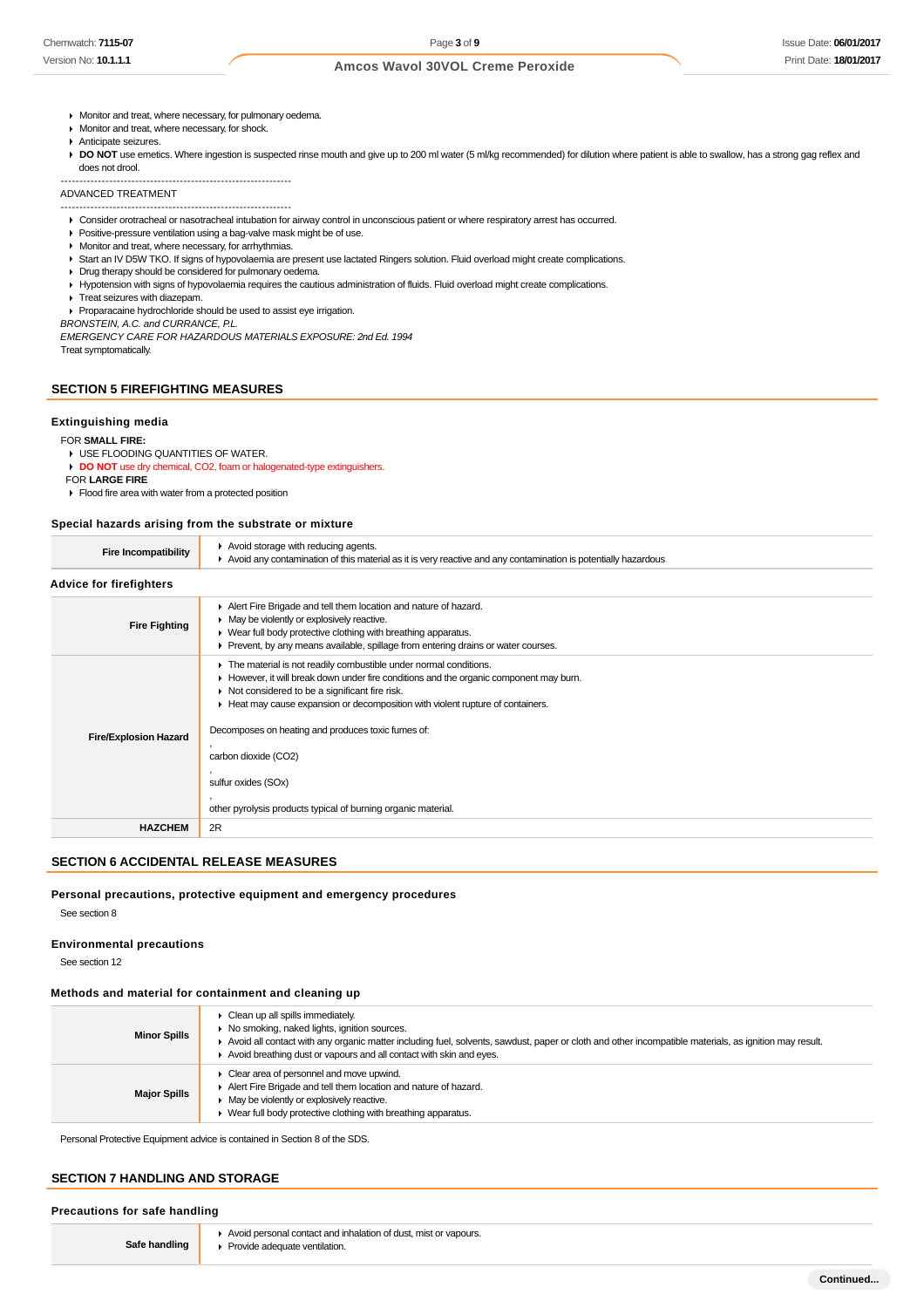|                         | Always wear protective equipment and wash off any spillage from clothing.<br>▶ Keep material away from light, heat, flammables or combustibles.                            |
|-------------------------|----------------------------------------------------------------------------------------------------------------------------------------------------------------------------|
| Other information       | Store in original containers.<br>EXTERIOR Keep containers securely sealed as supplied.<br>Store in a cool. well ventilated area.<br>$\blacktriangleright$ Keep dry.        |
|                         | Conditions for safe storage, including any incompatibilities                                                                                                               |
| Suitable container      | DO NOT repack. Use containers supplied by manufacturer only.<br>▶ Packaging as recommended by manufacturer.<br>$\triangleright$ Check that containers are clearly labelled |
| Storage incompatibility | Avoid any contamination of this material as it is very reactive and any contamination is potentially hazardous<br>Avoid storage with reducing agents.                      |

# **SECTION 8 EXPOSURE CONTROLS / PERSONAL PROTECTION**

# **Control parameters**

# **OCCUPATIONAL EXPOSURE LIMITS (OEL)**

| <b>INGREDIENT DATA</b>       |                      |                      |               |                    |                     |               |               |               |               |
|------------------------------|----------------------|----------------------|---------------|--------------------|---------------------|---------------|---------------|---------------|---------------|
| Source                       | Ingredient           | <b>Material name</b> |               | <b>TWA</b>         |                     | <b>STEL</b>   | Peak          |               | <b>Notes</b>  |
| Australia Exposure Standards | hydrogen peroxide    | Hydrogen peroxide    |               | 1.4 mg/m $3/1$ ppm |                     | Not Available | Not Available |               | Not Available |
| <b>EMERGENCY LIMITS</b>      |                      |                      |               |                    |                     |               |               |               |               |
| Ingredient                   | <b>Material name</b> |                      | TEEL-1        |                    |                     | TEEL-2        |               | TEEL-3        |               |
| hydrogen peroxide            | Hydrogen peroxide    |                      | Not Available |                    |                     | Not Available |               | Not Available |               |
|                              |                      |                      |               |                    |                     |               |               |               |               |
| Ingredient                   | <b>Original IDLH</b> |                      |               |                    | <b>Revised IDLH</b> |               |               |               |               |
| hydrogen peroxide            | 75 ppm               |                      |               |                    | 75 [Unch] ppm       |               |               |               |               |

ngrous not abundance to the Not Available Not Available Not Available Not Available

# **Exposure controls**

Ingredients determined not to

| Appropriate engineering<br>controls | Engineering controls are used to remove a hazard or place a barrier between the worker and the hazard. Well-designed engineering controls can be highly<br>effective in protecting workers and will typically be independent of worker interactions to provide this high level of protection.<br>The basic types of engineering controls are:<br>Process controls which involve changing the way a job activity or process is done to reduce the risk.<br>Enclosure and/or isolation of emission source which keeps a selected hazard "physically" away from the worker and ventilation that strategically "adds" and<br>"removes" air in the work environment.                                                                                                                      |
|-------------------------------------|--------------------------------------------------------------------------------------------------------------------------------------------------------------------------------------------------------------------------------------------------------------------------------------------------------------------------------------------------------------------------------------------------------------------------------------------------------------------------------------------------------------------------------------------------------------------------------------------------------------------------------------------------------------------------------------------------------------------------------------------------------------------------------------|
| <b>Personal protection</b>          |                                                                                                                                                                                                                                                                                                                                                                                                                                                                                                                                                                                                                                                                                                                                                                                      |
| Eye and face protection             | Chemical goggles.<br>Full face shield may be required for supplementary but never for primary protection of eyes.<br>• Contact lenses may pose a special hazard; soft contact lenses may absorb and concentrate irritants. A written policy document, describing the wearing of<br>lenses or restrictions on use, should be created for each workplace or task.                                                                                                                                                                                                                                                                                                                                                                                                                      |
| <b>Skin protection</b>              | See Hand protection below                                                                                                                                                                                                                                                                                                                                                                                                                                                                                                                                                                                                                                                                                                                                                            |
| Hands/feet protection               | ▶ Wear chemical protective gloves, e.g. PVC.<br>• Wear safety footwear or safety gumboots, e.g. Rubber<br>The selection of suitable gloves does not only depend on the material, but also on further marks of quality which vary from manufacturer to manufacturer. Where<br>the chemical is a preparation of several substances, the resistance of the glove material can not be calculated in advance and has therefore to be checked prior<br>to the application.<br>The exact break through time for substances has to be obtained from the manufacturer of the protective gloves and has to be observed when making a final<br>choice.<br>Personal hygiene is a key element of effective hand care.                                                                             |
| <b>Body protection</b>              | See Other protection below                                                                                                                                                                                                                                                                                                                                                                                                                                                                                                                                                                                                                                                                                                                                                           |
| Other protection                    | $\triangleright$ Overalls.<br>▶ PVC Apron.<br>PVC protective suit may be required if exposure severe.<br>Eyewash unit.<br>Some plastic personal protective equipment (PPE) (e.g. gloves, aprons, overshoes) are not recommended as they may produce static<br>electricity.<br>For large scale or continuous use wear tight-weave non-static clothing (no metallic fasteners, cuffs or pockets).<br>Non sparking safety or conductive footwear should be considered. Conductive footwear describes a boot or shoe with a sole made from a<br>conductive compound chemically bound to the bottom components, for permanent control to electrically ground the foot an shall dissipate static<br>electricity from the body to reduce the possibility of ignition of volatile compounds. |
| <b>Thermal hazards</b>              | Not Available                                                                                                                                                                                                                                                                                                                                                                                                                                                                                                                                                                                                                                                                                                                                                                        |

# **Recommended material(s)**

# **GLOVE SELECTION INDEX**

Glove selection is based on a modified presentation of the:  **"Forsberg Clothing Performance Index".**

The effect(s) of the following substance(s) are taken into account in the **computer-**

# **Respiratory protection**

Type AB-P Filter of sufficient capacity. (AS/NZS 1716 & 1715, EN 143:2000 & 149:2001, ANSI Z88 or national equivalent)

Where the concentration of gas/particulates in the breathing zone, approaches or exceeds the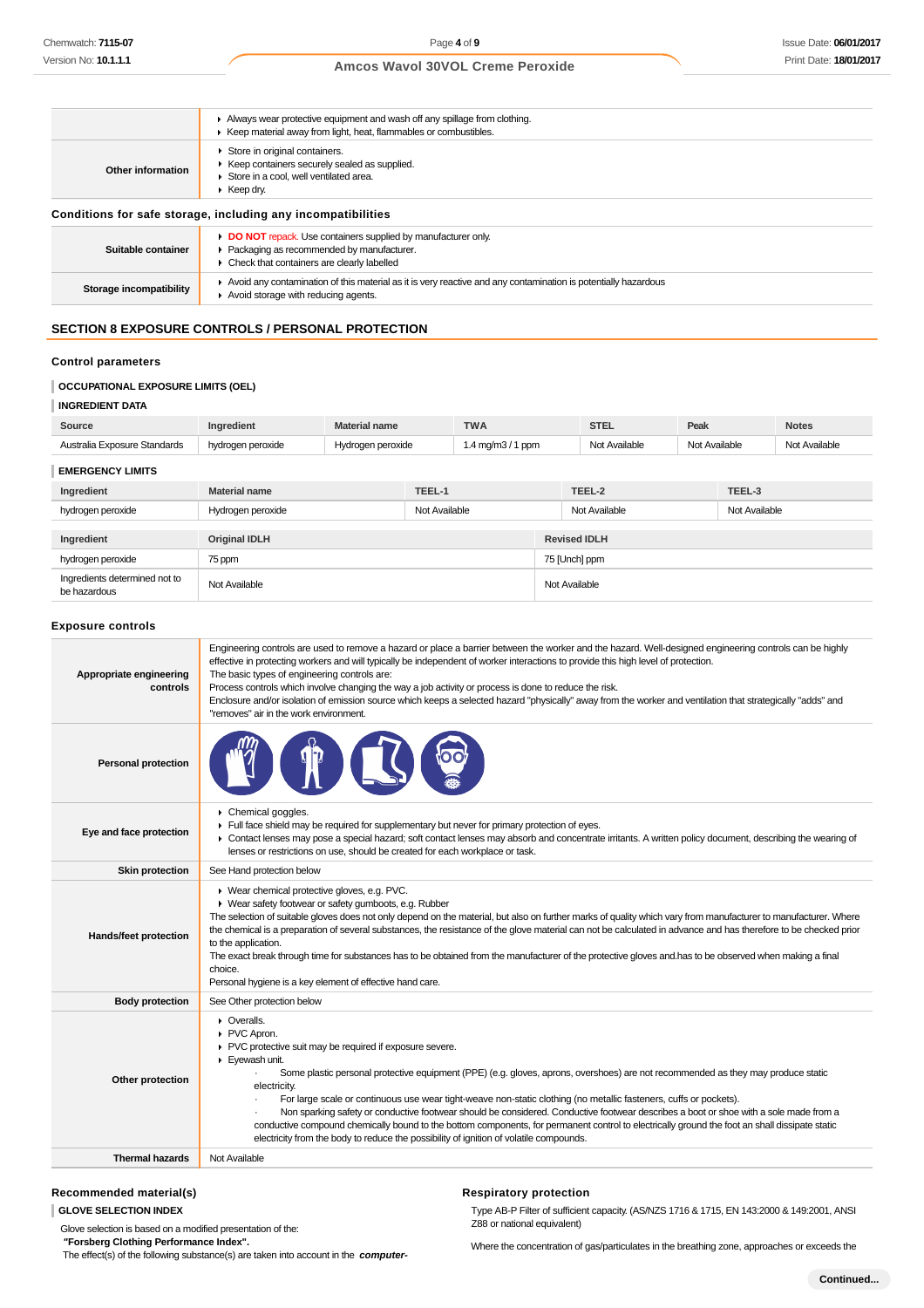**generated** selection:

Amcos Wavol 30VOL Creme Peroxide

| <b>Material</b>   | CPI |
|-------------------|-----|
| <b>BUTYL</b>      | C   |
| NAT+NEOPR+NITRILE | C   |
| NATURAL RUBBER    | C   |
| NATURAL+NEOPRENE  | C   |
| <b>NEOPRENE</b>   | C   |
| NEOPRENE/NATURAL  | C   |
| <b>NITRILE</b>    | C   |
| NITRILE+PVC       | C   |
| PE/EVAL/PE        | C   |
| <b>PVA</b>        | C   |
| <b>PVC</b>        | C   |
| <b>VITON</b>      | C   |

\* CPI - Chemwatch Performance Index

A: Best Selection

B: Satisfactory; may degrade after 4 hours continuous immersion

C: Poor to Dangerous Choice for other than short term immersion

**NOTE**: As a series of factors will influence the actual performance of the glove, a final selection must be based on detailed observation. -

\* Where the glove is to be used on a short term, casual or infrequent basis, factors such as "feel" or convenience (e.g. disposability), may dictate a choice of gloves which might otherwise be unsuitable following long-term or frequent use. A qualified practitioner should be consulted.

# **SECTION 9 PHYSICAL AND CHEMICAL PROPERTIES**

#### **Information on basic physical and chemical properties**

"Exposure Standard" (or ES), respiratory protection is required. Degree of protection varies with both face-piece and Class of filter; the nature of protection varies with Type of filter.

| <b>Required Minimum</b><br><b>Protection Factor</b> | Half-Face<br>Respirator | <b>Full-Face</b><br>Respirator     | <b>Powered Air</b><br>Respirator        |
|-----------------------------------------------------|-------------------------|------------------------------------|-----------------------------------------|
| up to $10 \times ES$                                | AB-AUS P2               | -                                  | AB-PAPR-AUS /<br>Class 1 P <sub>2</sub> |
| up to $50 \times ES$                                |                         | AB-AUS / Class<br>1 P <sub>2</sub> | ۰                                       |
| up to $100 \times ES$                               | ۰                       | AB-2 P2                            | AR-PAPR-2 P2 ^                          |

#### ^ - Full-face

A(All classes) = Organic vapours, B AUS or B1 = Acid gasses, B2 = Acid gas or hydrogen cyanide(HCN), B3 = Acid gas or hydrogen cyanide(HCN), E = Sulfur dioxide(SO2), G = Agricultural chemicals, K = Ammonia(NH3), Hg = Mercury, NO = Oxides of nitrogen, MB = Methyl bromide, AX = Low boiling point organic compounds(below 65 degC)

Cartridge respirators should never be used for emergency ingress or in areas of unknown vapour concentrations or oxygen content. The wearer must be warned to leave the contaminated area immediately on detecting any odours through the respirator. The odour may indicate that the mask is not functioning properly, that the vapour concentration is too high, or that the mask is not properly fitted. Because of these limitations, only restricted use of cartridge respirators is considered appropriate.

| Appearance                                      | White creamy emulsion; mixes with water. |                                                   |                |
|-------------------------------------------------|------------------------------------------|---------------------------------------------------|----------------|
|                                                 |                                          |                                                   |                |
| <b>Physical state</b>                           | Liquid                                   | Relative density (Water = 1)                      | $0.95 - 1.05$  |
| Odour                                           | Not Available                            | <b>Partition coefficient</b><br>n-octanol / water | Not Available  |
| <b>Odour threshold</b>                          | Not Available                            | Auto-ignition temperature<br>$(^{\circ}C)$        | Not Applicable |
| pH (as supplied)                                | $*2.0 - 2.5$                             | Decomposition<br>temperature                      | Not Available  |
| Melting point / freezing<br>point $(^{\circ}C)$ | Not Applicable                           | <b>Viscosity (cSt)</b>                            | Not Available  |
| Initial boiling point and<br>boiling range (°C) | 102-108                                  | Molecular weight (g/mol)                          | Not Applicable |
| Flash point (°C)                                | Not Applicable                           | <b>Taste</b>                                      | Not Available  |
| <b>Evaporation rate</b>                         | Not Available                            | <b>Explosive properties</b>                       | Not Available  |
| Flammability                                    | Not Applicable                           | <b>Oxidising properties</b>                       | Not Available  |
| Upper Explosive Limit (%)                       | Not Applicable                           | Surface Tension (dyn/cm or<br>mN/m                | Not Available  |
| Lower Explosive Limit (%)                       | Not Applicable                           | <b>Volatile Component (%vol)</b>                  | Not Available  |
| Vapour pressure (kPa)                           | Not Available                            | Gas group                                         | Not Available  |
| Solubility in water (g/L)                       | Miscible                                 | pH as a solution (1%)                             | Not Applicable |
| Vapour density ( $Air = 1$ )                    | Not Available                            | VOC g/L                                           | Not Available  |

# **SECTION 10 STABILITY AND REACTIVITY**

| Reactivity                            | See section 7                                                                                                                                                                                      |
|---------------------------------------|----------------------------------------------------------------------------------------------------------------------------------------------------------------------------------------------------|
| <b>Chemical stability</b>             | • Unstable in the presence of incompatible materials.<br>Product is considered stable under normal handling conditions.<br>Prolonged exposure to heat.<br>Hazardous polymerisation will not occur. |
| Possibility of hazardous<br>reactions | See section 7                                                                                                                                                                                      |
| <b>Conditions to avoid</b>            | See section 7                                                                                                                                                                                      |
| Incompatible materials                | See section 7                                                                                                                                                                                      |
| Hazardous decomposition<br>products   | See section 5                                                                                                                                                                                      |

# **SECTION 11 TOXICOLOGICAL INFORMATION**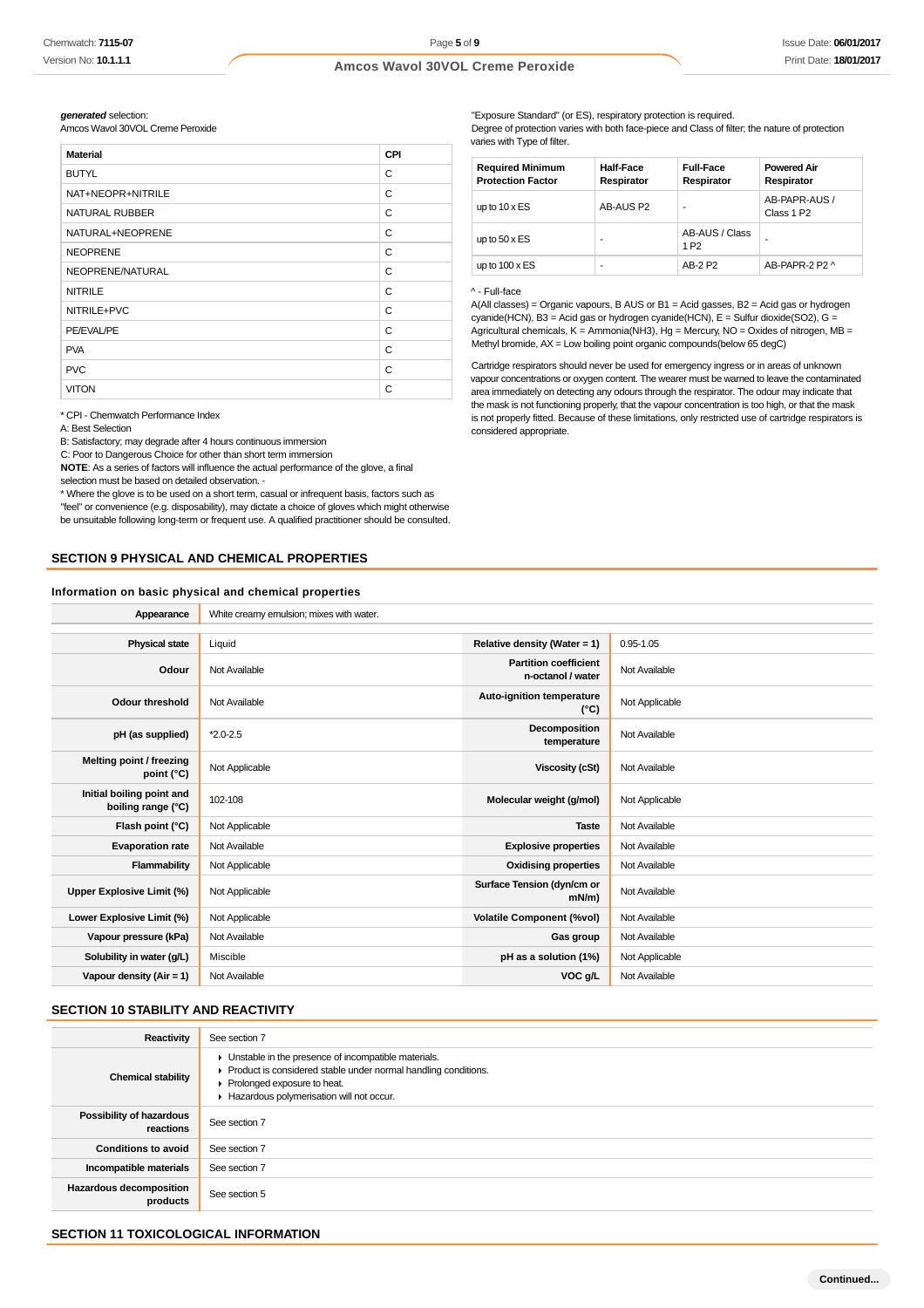# **Information on toxicological effects**

| Inhaled                                     | Not normally a hazard due to non-volatile nature of product                                                                                                                                                                                                                                                                                                                                                                                                                                                                                                                                                                                                                                                                                                                                                                                                                                                                                                                                                                                                                                                                                                                                                                                                                                                                                                                                                                                                                                                       |                                                                                                                                                                               |  |  |  |
|---------------------------------------------|-------------------------------------------------------------------------------------------------------------------------------------------------------------------------------------------------------------------------------------------------------------------------------------------------------------------------------------------------------------------------------------------------------------------------------------------------------------------------------------------------------------------------------------------------------------------------------------------------------------------------------------------------------------------------------------------------------------------------------------------------------------------------------------------------------------------------------------------------------------------------------------------------------------------------------------------------------------------------------------------------------------------------------------------------------------------------------------------------------------------------------------------------------------------------------------------------------------------------------------------------------------------------------------------------------------------------------------------------------------------------------------------------------------------------------------------------------------------------------------------------------------------|-------------------------------------------------------------------------------------------------------------------------------------------------------------------------------|--|--|--|
| Ingestion                                   | Accidental ingestion of the material may be harmful; animal experiments indicate that ingestion of less than 150 gram may be fatal or may produce serious<br>damage to the health of the individual.<br>Hydrogen peroxide may cause blistering and bleeding from the throat and stomach. When swallowed, it may release large quantities of oxygen which could<br>hyper-distend the stomach and gut and may cause internal bleeding, mouth and throat burns and rupture of the gut. There may also be fever, nausea, foaming at<br>the mouth, vomiting, chest and stomach pain, loss of consciousness, and movement disorders and death. Large amounts can also cause cessation of breath,<br>dizziness, headache, tremors weakness or numbness in the extremities and convulsions.<br>Skin contact is not thought to produce harmful health effects (as classified under EC Directives using animal models). Systemic harm, however, has been                                                                                                                                                                                                                                                                                                                                                                                                                                                                                                                                                                    |                                                                                                                                                                               |  |  |  |
| <b>Skin Contact</b>                         | identified following exposure of animals by at least one other route and the material may still produce health damage following entry through wounds, lesions or<br>abrasions.<br>Open cuts, abraded or irritated skin should not be exposed to this material<br>Entry into the blood-stream, through, for example, cuts, abrasions or lesions, may produce systemic injury with harmful effects. Examine the skin prior to the use<br>of the material and ensure that any external damage is suitably protected.                                                                                                                                                                                                                                                                                                                                                                                                                                                                                                                                                                                                                                                                                                                                                                                                                                                                                                                                                                                                 |                                                                                                                                                                               |  |  |  |
| Eye                                         | If applied to the eyes, this material causes severe eye damage.                                                                                                                                                                                                                                                                                                                                                                                                                                                                                                                                                                                                                                                                                                                                                                                                                                                                                                                                                                                                                                                                                                                                                                                                                                                                                                                                                                                                                                                   |                                                                                                                                                                               |  |  |  |
| Chronic                                     | Long-term exposure to the product is not thought to produce chronic effects adverse to the health (as classified by EC Directives using animal models);<br>nevertheless exposure by all routes should be minimised as a matter of course.                                                                                                                                                                                                                                                                                                                                                                                                                                                                                                                                                                                                                                                                                                                                                                                                                                                                                                                                                                                                                                                                                                                                                                                                                                                                         |                                                                                                                                                                               |  |  |  |
|                                             |                                                                                                                                                                                                                                                                                                                                                                                                                                                                                                                                                                                                                                                                                                                                                                                                                                                                                                                                                                                                                                                                                                                                                                                                                                                                                                                                                                                                                                                                                                                   |                                                                                                                                                                               |  |  |  |
| Amcos Wavol 30VOL                           | <b>TOXICITY</b>                                                                                                                                                                                                                                                                                                                                                                                                                                                                                                                                                                                                                                                                                                                                                                                                                                                                                                                                                                                                                                                                                                                                                                                                                                                                                                                                                                                                                                                                                                   | <b>IRRITATION</b>                                                                                                                                                             |  |  |  |
| <b>Creme Peroxide</b>                       | Not Available                                                                                                                                                                                                                                                                                                                                                                                                                                                                                                                                                                                                                                                                                                                                                                                                                                                                                                                                                                                                                                                                                                                                                                                                                                                                                                                                                                                                                                                                                                     | Not Available                                                                                                                                                                 |  |  |  |
|                                             | <b>TOXICITY</b>                                                                                                                                                                                                                                                                                                                                                                                                                                                                                                                                                                                                                                                                                                                                                                                                                                                                                                                                                                                                                                                                                                                                                                                                                                                                                                                                                                                                                                                                                                   | <b>IRRITATION</b>                                                                                                                                                             |  |  |  |
|                                             | dermal (rat) LD50: 3000-5480 mg/kg <sup>[1]</sup>                                                                                                                                                                                                                                                                                                                                                                                                                                                                                                                                                                                                                                                                                                                                                                                                                                                                                                                                                                                                                                                                                                                                                                                                                                                                                                                                                                                                                                                                 | Not Available                                                                                                                                                                 |  |  |  |
| hydrogen peroxide                           | Inhalation (rat) LC50: 2 mg/L/4hr <sup>[2]</sup>                                                                                                                                                                                                                                                                                                                                                                                                                                                                                                                                                                                                                                                                                                                                                                                                                                                                                                                                                                                                                                                                                                                                                                                                                                                                                                                                                                                                                                                                  |                                                                                                                                                                               |  |  |  |
|                                             | Oral (rat) LD50: 75 mg/kg <sup>[1]</sup>                                                                                                                                                                                                                                                                                                                                                                                                                                                                                                                                                                                                                                                                                                                                                                                                                                                                                                                                                                                                                                                                                                                                                                                                                                                                                                                                                                                                                                                                          |                                                                                                                                                                               |  |  |  |
| Legend:                                     | 1. Value obtained from Europe ECHA Registered Substances - Acute toxicity 2.* Value obtained from manufacturer's SDS. Unless otherwise specified data<br>extracted from RTECS - Register of Toxic Effect of chemical Substances                                                                                                                                                                                                                                                                                                                                                                                                                                                                                                                                                                                                                                                                                                                                                                                                                                                                                                                                                                                                                                                                                                                                                                                                                                                                                   |                                                                                                                                                                               |  |  |  |
|                                             |                                                                                                                                                                                                                                                                                                                                                                                                                                                                                                                                                                                                                                                                                                                                                                                                                                                                                                                                                                                                                                                                                                                                                                                                                                                                                                                                                                                                                                                                                                                   |                                                                                                                                                                               |  |  |  |
| <b>HYDROGEN PEROXIDE</b>                    | No significant acute toxicological data identified in literature search.<br>Asthma-like symptoms may continue for months or even years after exposure to the material ceases. This may be due to a non-allergenic condition known as<br>reactive airways dysfunction syndrome (RADS) which can occur following exposure to high levels of highly irritating compound. Key criteria for the diagnosis<br>of RADS include the absence of preceding respiratory disease, in a non-atopic individual, with abrupt onset of persistent asthma-like symptoms within minutes<br>to hours of a documented exposure to the irritant. A reversible airflow pattern, on spirometry, with the presence of moderate to severe bronchial hyperreactivity<br>on methacholine challenge testing and the lack of minimal lymphocytic inflammation, without eosinophilia, have also been included in the criteria for diagnosis<br>of RADS.<br>Exposure to hydrogen peroxide via the skin or oral route can produce toxic effects. Animal studies have shown evidence of damage to the kidney, gut, thymus and<br>liver. Stomach and intestinal lesions including benign and malignant cancers have been observed in mice. It may produce genetic and developmental defects<br>but no reproductive toxicity was reported in mice.<br>The substance is classified by IARC as Group 3:<br><b>NOT</b> classifiable as to its carcinogenicity to humans.<br>Evidence of carcinogenicity may be inadequate or limited in animal testing. |                                                                                                                                                                               |  |  |  |
| <b>Acute Toxicity</b>                       | ✔                                                                                                                                                                                                                                                                                                                                                                                                                                                                                                                                                                                                                                                                                                                                                                                                                                                                                                                                                                                                                                                                                                                                                                                                                                                                                                                                                                                                                                                                                                                 | ◎<br>Carcinogenicity                                                                                                                                                          |  |  |  |
| <b>Skin Irritation/Corrosion</b>            | ✔                                                                                                                                                                                                                                                                                                                                                                                                                                                                                                                                                                                                                                                                                                                                                                                                                                                                                                                                                                                                                                                                                                                                                                                                                                                                                                                                                                                                                                                                                                                 | $\circ$<br><b>Reproductivity</b>                                                                                                                                              |  |  |  |
| <b>Serious Eye</b><br>Damage/Irritation     | ✔                                                                                                                                                                                                                                                                                                                                                                                                                                                                                                                                                                                                                                                                                                                                                                                                                                                                                                                                                                                                                                                                                                                                                                                                                                                                                                                                                                                                                                                                                                                 | $\circ$<br><b>STOT - Single Exposure</b>                                                                                                                                      |  |  |  |
| <b>Respiratory or Skin</b><br>sensitisation | ◎<br><b>STOT - Repeated Exposure</b>                                                                                                                                                                                                                                                                                                                                                                                                                                                                                                                                                                                                                                                                                                                                                                                                                                                                                                                                                                                                                                                                                                                                                                                                                                                                                                                                                                                                                                                                              | $\circ$                                                                                                                                                                       |  |  |  |
| <b>Mutagenicity</b>                         | $\circledcirc$                                                                                                                                                                                                                                                                                                                                                                                                                                                                                                                                                                                                                                                                                                                                                                                                                                                                                                                                                                                                                                                                                                                                                                                                                                                                                                                                                                                                                                                                                                    | $\circ$<br><b>Aspiration Hazard</b>                                                                                                                                           |  |  |  |
|                                             |                                                                                                                                                                                                                                                                                                                                                                                                                                                                                                                                                                                                                                                                                                                                                                                                                                                                                                                                                                                                                                                                                                                                                                                                                                                                                                                                                                                                                                                                                                                   | $\blacktriangleright$ - Data available but does not fill the criteria for classification<br>Legend:<br>$\blacktriangleright$ - Data required to make classification available |  |  |  |

 $\bigcirc$  – Data Not Available to make classification

# **SECTION 12 ECOLOGICAL INFORMATION**

# **Toxicity**

| Ingredient        | Endpoint                                                                                                                                                                                                                                                                                                 | <b>Test Duration (hr)</b> | <b>Species</b>                | Value        | Source |
|-------------------|----------------------------------------------------------------------------------------------------------------------------------------------------------------------------------------------------------------------------------------------------------------------------------------------------------|---------------------------|-------------------------------|--------------|--------|
| hydrogen peroxide | LC50                                                                                                                                                                                                                                                                                                     | 96                        | <b>Fish</b>                   | $0.020$ mg/L | 3      |
| hydrogen peroxide | EC50                                                                                                                                                                                                                                                                                                     | 48                        | Crustacea                     | $2.32$ mg/L  |        |
| hydrogen peroxide | EC50                                                                                                                                                                                                                                                                                                     | 72                        | Algae or other aquatic plants | $0.71$ mg/L  |        |
| hydrogen peroxide | EC50                                                                                                                                                                                                                                                                                                     |                           | Algae or other aquatic plants | $0.27$ mg/L  |        |
| hydrogen peroxide | <b>NOEC</b>                                                                                                                                                                                                                                                                                              | 192                       | Fish                          | $0.028$ mg/L | 4      |
| Legend:           | Extracted from 1. IUCLID Toxicity Data 2. Europe ECHA Registered Substances - Ecotoxicological Information - Aquatic Toxicity 3. EPIWIN Suite V3.12 -<br>Aquatic Toxicity Data (Estimated) 4. US EPA, Ecotox database - Aquatic Toxicity Data 5. ECETOC Aquatic Hazard Assessment Data 6. NITE (Japan) - |                           |                               |              |        |

Bioconcentration Data 7. METI (Japan) - Bioconcentration Data 8. Vendor Data

**DO NOT** discharge into sewer or waterways.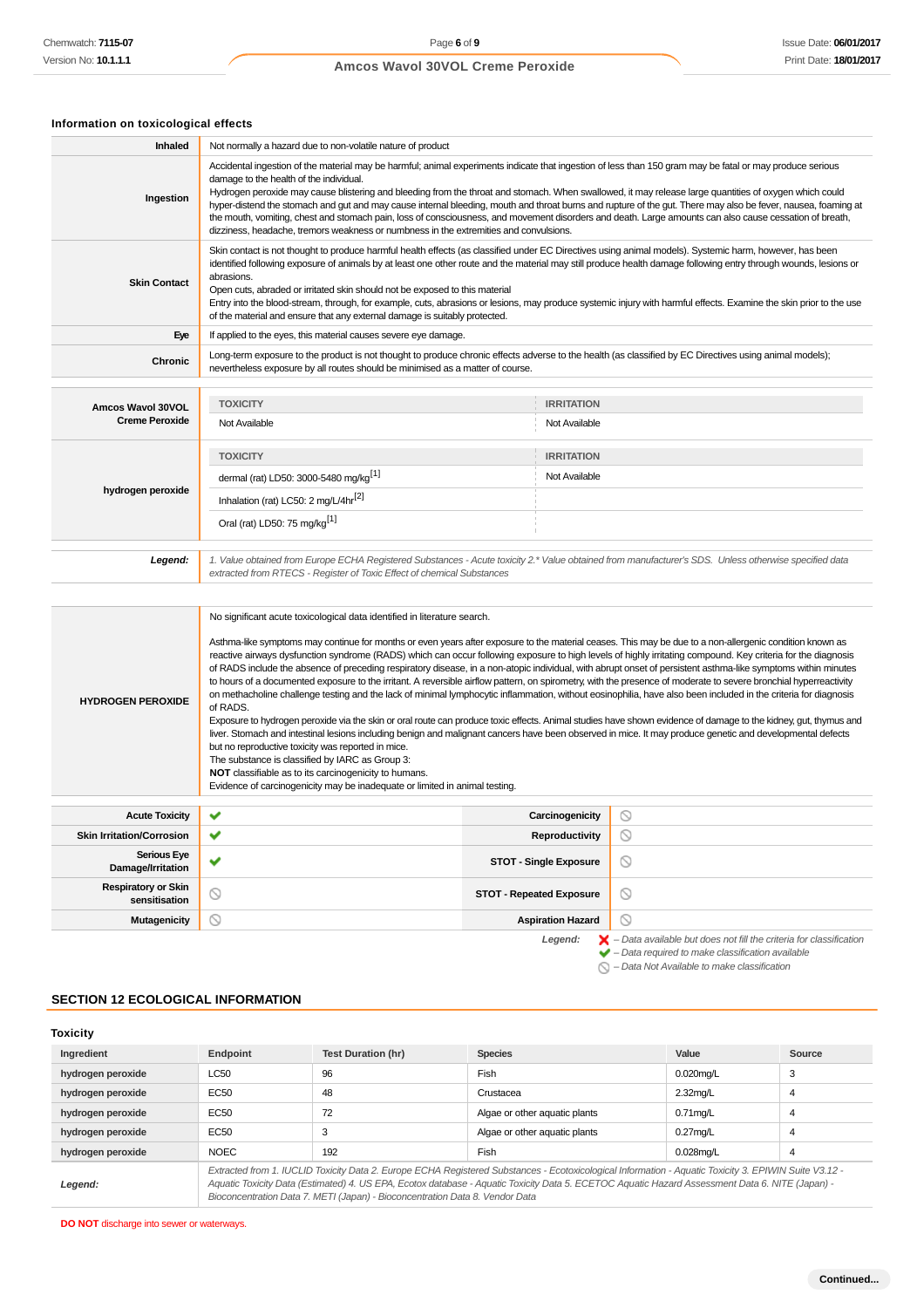# **Persistence and degradability**

| Ingredient                       | Persistence: Water/Soil  | Persistence: Air |  |  |
|----------------------------------|--------------------------|------------------|--|--|
| hydrogen peroxide                | <b>LOW</b>               | <b>LOW</b>       |  |  |
| <b>Bioaccumulative potential</b> |                          |                  |  |  |
| Ingredient                       | <b>Bioaccumulation</b>   |                  |  |  |
|                                  |                          |                  |  |  |
| hydrogen peroxide                | LOW (LogKOW = $-1.571$ ) |                  |  |  |

# **Mobility in soil**

| Ingredient           | <b>Mobility</b>         |
|----------------------|-------------------------|
| ogen peroxide<br>hvd | $= 14.3$<br>ukor.<br>ື້ |

# **SECTION 13 DISPOSAL CONSIDERATIONS**

# **Waste treatment methods**

| <b>Product / Packaging</b><br>disposal |  |  |
|----------------------------------------|--|--|

# **SECTION 14 TRANSPORT INFORMATION**

| <b>Labels Required</b>          |                                                                                                                         |  |
|---------------------------------|-------------------------------------------------------------------------------------------------------------------------|--|
|                                 |                                                                                                                         |  |
| <b>Marine Pollutant</b>         | <b>NO</b>                                                                                                               |  |
| <b>HAZCHEM</b>                  | 2R                                                                                                                      |  |
| Land transport (ADG)            |                                                                                                                         |  |
| <b>UN number</b>                | 2984                                                                                                                    |  |
| UN proper shipping name         | HYDROGEN PEROXIDE, AQUEOUS SOLUTION with not less than 8% but less than 20% hydrogen peroxide (stabilised as necessary) |  |
| Transport hazard class(es)      | 5.1<br>Class<br>Not Applicable<br>Subrisk                                                                               |  |
| Packing group                   | $\ensuremath{\mathsf{III}}\xspace$                                                                                      |  |
| <b>Environmental hazard</b>     | Not Applicable                                                                                                          |  |
| Special precautions for user    | Special provisions  <br>65<br>Limited quantity<br>5L                                                                    |  |
| Air transport (ICAO-IATA / DGR) |                                                                                                                         |  |
| <b>UN number</b>                | 2984                                                                                                                    |  |
| UN proper shipping name         | Hydrogen peroxide, aqueous solution with 8% or more but less than 20% hydrogen peroxide (stabilized as necessary)       |  |
| Transport hazard class(es)      | <b>ICAO/IATA Class</b><br>5.1<br>Not Applicable<br><b>ICAO / IATA Subrisk</b><br>5L<br><b>ERG Code</b>                  |  |
| Packing group                   | Ш                                                                                                                       |  |

| <b>Environmental hazard</b>  | Not Applicable                                            |                |  |
|------------------------------|-----------------------------------------------------------|----------------|--|
|                              | Special provisions                                        | Not Applicable |  |
|                              | Cargo Only Packing Instructions                           | 555            |  |
|                              | Cargo Only Maximum Qty / Pack                             | 30L            |  |
| Special precautions for user | Passenger and Cargo Packing Instructions                  | 551            |  |
|                              | Passenger and Cargo Maximum Qty / Pack                    | 2.5L           |  |
|                              | Passenger and Cargo Limited Quantity Packing Instructions | Y541           |  |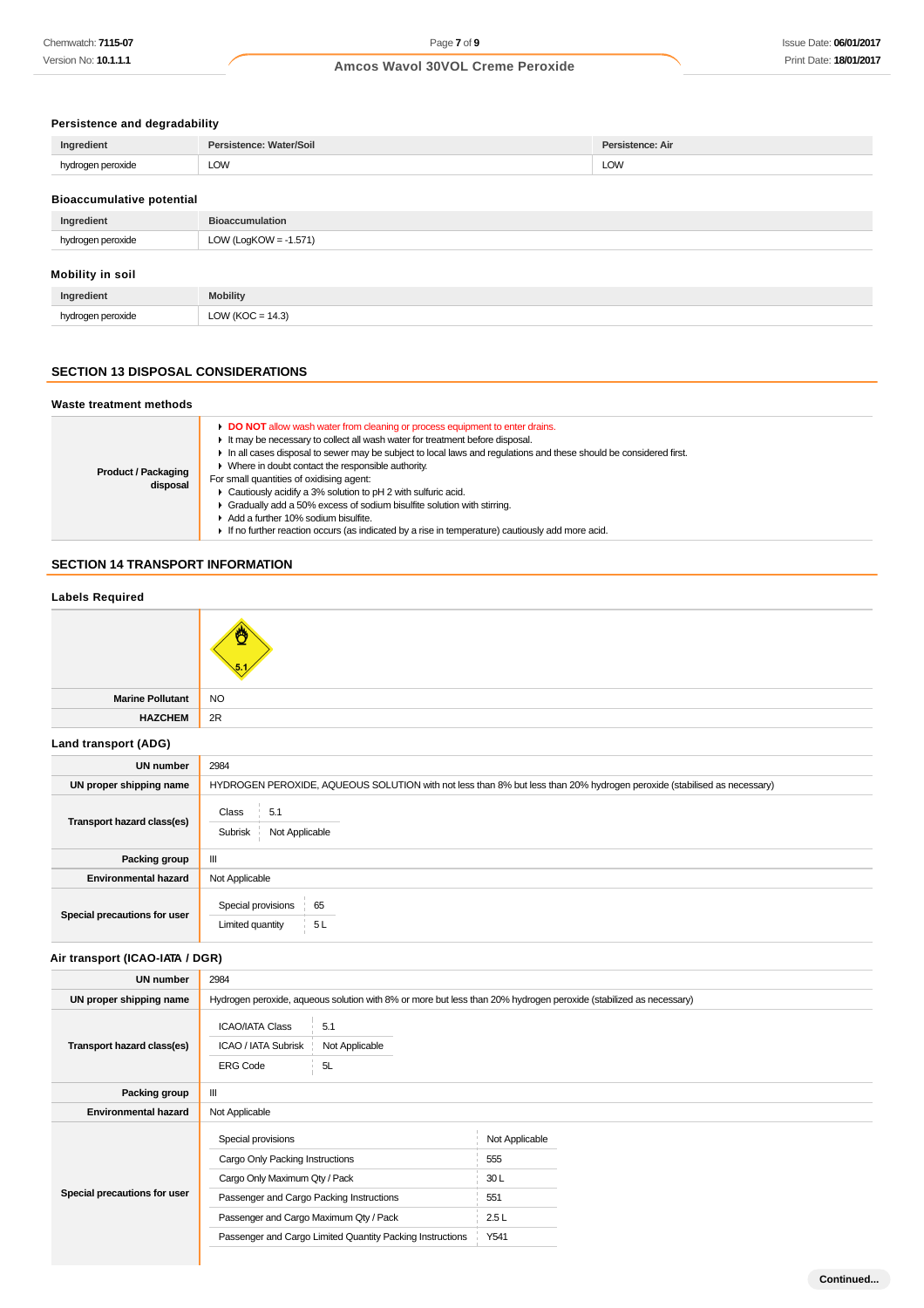Passenger and Cargo Limited Maximum Qty / Pack 1 L

| Sea transport (IMDG-Code / GGVSee) |                                                                                                                         |  |  |  |
|------------------------------------|-------------------------------------------------------------------------------------------------------------------------|--|--|--|
| <b>UN number</b>                   | 2984                                                                                                                    |  |  |  |
| UN proper shipping name            | HYDROGEN PEROXIDE, AQUEOUS SOLUTION with not less than 8% but less than 20% hydrogen peroxide (stabilized as necessary) |  |  |  |
| Transport hazard class(es)         | <b>IMDG Class</b><br>5.1<br><b>IMDG Subrisk</b><br>Not Applicable                                                       |  |  |  |
| Packing group                      | Ш                                                                                                                       |  |  |  |
| <b>Environmental hazard</b>        | Not Applicable                                                                                                          |  |  |  |
| Special precautions for user       | $F-H$ , S-Q<br><b>EMS Number</b><br>65<br>Special provisions<br><b>Limited Quantities</b><br>5L                         |  |  |  |

#### **Transport in bulk according to Annex II of MARPOL and the IBC code**

Not Applicable

# **SECTION 15 REGULATORY INFORMATION**

#### **Safety, health and environmental regulations / legislation specific for the substance or mixture**

#### **HYDROGEN PEROXIDE(7722-84-1) IS FOUND ON THE FOLLOWING REGULATORY LISTS**

Australia Exposure Standards Australia Hazardous Substances Information System - Consolidated Lists Australia Inventory of Chemical Substances (AICS)

International Agency for Research on Cancer (IARC) - Agents Classified by the IARC Monographs

International Air Transport Association (IATA) Dangerous Goods Regulations - Prohibited List Passenger and Cargo Aircraft

| <b>National Inventory</b>               | <b>Status</b>                                                                                                                                                                              |
|-----------------------------------------|--------------------------------------------------------------------------------------------------------------------------------------------------------------------------------------------|
| Australia - AICS                        | Y                                                                                                                                                                                          |
| Canada - DSL                            | Y                                                                                                                                                                                          |
| Canada - NDSL                           | N (hydrogen peroxide)                                                                                                                                                                      |
| China - IECSC                           | Y                                                                                                                                                                                          |
| Europe - EINEC / ELINCS /<br><b>NLP</b> | Y                                                                                                                                                                                          |
| Japan - ENCS                            | Y                                                                                                                                                                                          |
| Korea - KECI                            | Y                                                                                                                                                                                          |
| New Zealand - NZIoC                     | Y                                                                                                                                                                                          |
| Philippines - PICCS                     | Y                                                                                                                                                                                          |
| USA - TSCA                              | Y                                                                                                                                                                                          |
| Legend:                                 | $Y = All$ ingredients are on the inventory<br>N = Not determined or one or more ingredients are not on the inventory and are not exempt from listing(see specific ingredients in brackets) |
|                                         |                                                                                                                                                                                            |

#### **SECTION 16 OTHER INFORMATION**

#### **Other information**

Classification of the preparation and its individual components has drawn on official and authoritative sources as well as independent review by the Chemwatch Classification committee using available literature references.

A list of reference resources used to assist the committee may be found at: www.chemwatch.net

The SDS is a Hazard Communication tool and should be used to assist in the Risk Assessment. Many factors determine whether the reported Hazards are Risks in the workplace or other settings. Risks may be determined by reference to Exposures Scenarios. Scale of use, frequency of use and current or available engineering controls must be considered.

#### **Definitions and abbreviations**

PC-TWA: Permissible Concentration-Time Weighted Average PC-STEL: Permissible Concentration-Short Term Exposure Limit IARC: International Agency for Research on Cancer ACGIH: American Conference of Governmental Industrial Hygienists STEL: Short Term Exposure Limit TEEL: Temporary Emergency Exposure Limit。 IDLH: Immediately Dangerous to Life or Health Concentrations OSF: Odour Safety Factor NOAEL :No Observed Adverse Effect Level LOAEL: Lowest Observed Adverse Effect Level TLV: Threshold Limit Value LOD: Limit Of Detection OTV: Odour Threshold Value BCF: BioConcentration Factors

BEI: Biological Exposure Index This document is copyright.